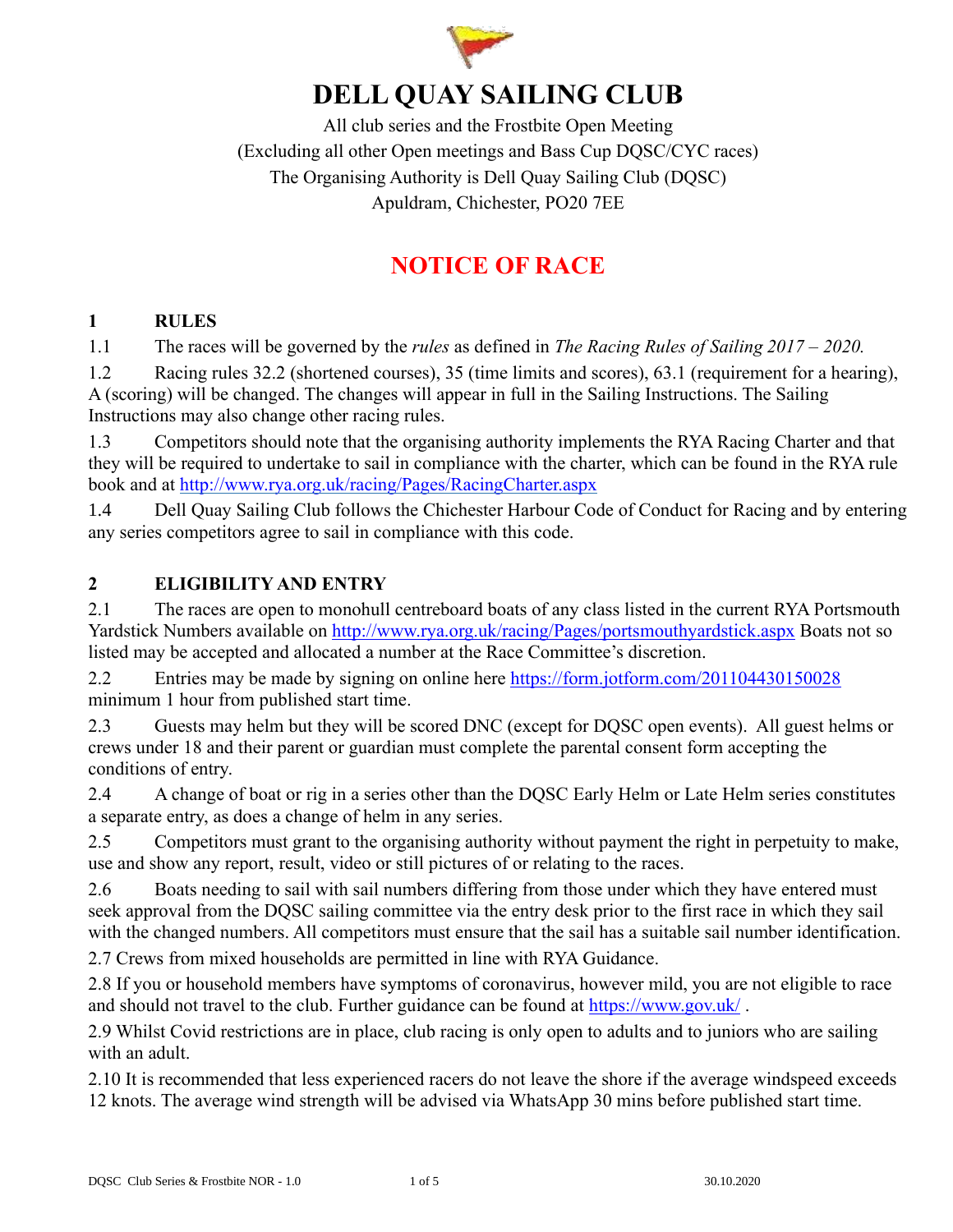

## **3 FEES**

3.1 Entry is free to club members and guests for club series and to all entrants for the Frostbite series.

3.2 All boats must display a current Chichester Harbour Plaque. Boats not displaying such a plaque will be scored DNC. The cost of visitor harbour dues is £2.00 per weekend. Competitors are advised that they may purchase a 6 month permit direct from Chichester Harbour Conservancy. The cost for boats up to 3m is £6, for boats 3.01-4m is £11.23 & 4.01-5m is £15.65.

## **4 SCHEDULE**

The scheduled time of the warning signal for the first club race on each day, the high water time and height are shown in the DQSC Yearbook and on the club website<http://www.dellquaysc.co.uk/> When more than one race is scheduled the starting time of subsequent races will be advised by the Race Officer.

#### **The schedule for the 2020-21 Frostbite series:**

| Race  | <b>Date</b>     | <b>Briefing</b>                | First<br>Signal | High<br>Water<br>at DQSC | High<br><b>Tide</b><br>Height | <b>Class</b>                                       |
|-------|-----------------|--------------------------------|-----------------|--------------------------|-------------------------------|----------------------------------------------------|
| 1 & 2 | Sat 31 October  | None<br>due to<br>Covid-<br>19 | 10.00           | 11.30                    | 4.7                           | Handicap race for<br>monohull<br>centreboard boats |
| 3     | Sat 7 November  | None<br>due to<br>Covid-<br>19 | 14.30           | 15.35                    | 4.1                           | Handicap race for<br>monohull<br>centreboard boats |
| 4 & 5 | Sat 28 November | None<br>due to<br>Covid-<br>19 | 09.45           | 10.20                    | 4.6                           | Handicap race for<br>monohull<br>centreboard boats |
| 6 & 7 | Sat 5 December  | None<br>due to<br>Covid-<br>19 | 13.45           | 14.30                    | 4.4                           | Handicap race for<br>monohull<br>centreboard boats |
| 8 & 9 | Sat 19 December | None<br>due to<br>Covid-<br>19 | 13.45           | 14.50                    | 4.5                           | Handicap race for<br>monohull<br>centreboard boats |
| 10    | Sat 2 January   | None<br>due to                 | 12.30           | 13.35                    | 4.6                           | Handicap race for<br>monohull<br>centreboard boats |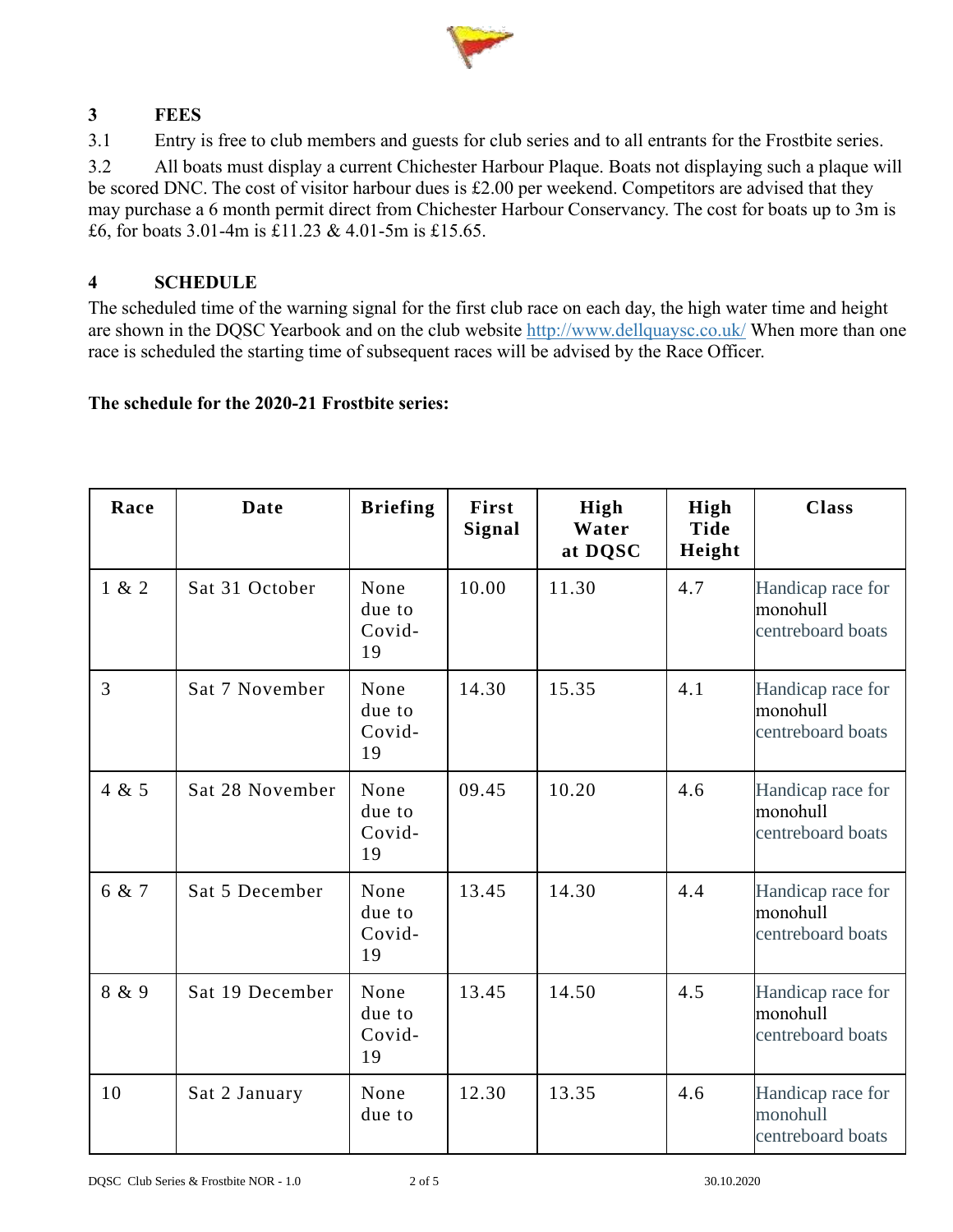

| Covid-<br>. . |  |  |
|---------------|--|--|

The second race of the day to follow as soon as possible after the first race.

## **5 SAILING INSTRUCTIONS**

The Sailing Instructions shall be those in force for Club Racing whilst Covid-19 restrictions are in place which are available on the DQSC website<http://www.dellquaysc.co.uk/>

#### **6 VENUE**

6.1 The races are based at Dell Quay Sailing Club.

6.2 Racing will generally take place in Chichester Harbour. A chart of the racing area is available on the club board and on the DQSC website<http://www.dellquaysc.co.uk/>

## **7 THE COURSES**

Course information will be shown on the course board in the clubhouse not later than 20 minutes before the warning signal.

## **8 PENALTY SYSTEM AND PROTESTS**

The RYA Alternative Disputes Resolution (modified) will be implemented. Details are available on the DQSC website<http://www.dellquaysc.co.uk/> and also on the club official notice board.

#### **9 SCORING**

9.1 Two entrants are required to constitute a race.

9.2 Two races are required to be completed to constitute a series.

9.3 The number of races to count in any series will be half the number of races started plus one, rounded down.

9.4 The Average Lap System may be used.

9.5 Races will be scored as per RRS A9 irrespective of the length or character of the series.

9.6 Entrants in a series may apply to the Sailing Committee for their average score in that series to apply to any races in which they have not competed while on duty or while supporting a class start on the same day at an open meeting within Chichester Harbour or while representing DQSC at a championship for their sailing class. Up to one day's racing may be scored in this way for any one series.

#### **10 PRIZES**

 $10.1$ 1<sup>st</sup> Prize will be for the DQSC Frostbite Tankard. Other prizes will be awarded at the discretion of the race committee.

## **11 BOATS AND COMPETITORS IN DIFFICULTY**

When the race committee considers that a boat or competitor is in difficulty it may instruct the boat or competitor to accept outside help, retire or sail ashore. Competitors shall obey such instructions from boats acting as patrol boats.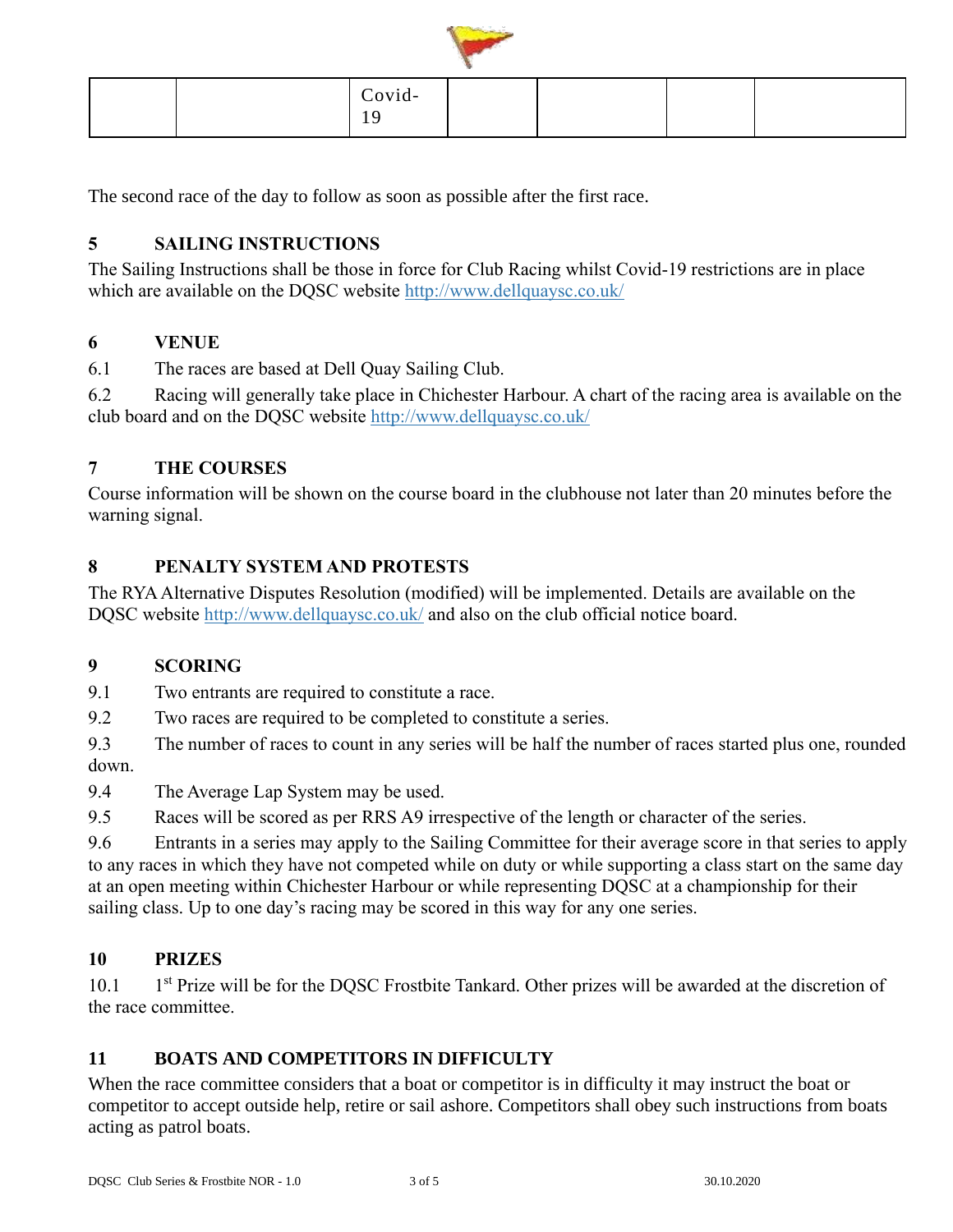

#### **12 RISK STATEMENT**

12.1 Rule 4 of the Racing Rules of Sailing states: "The responsibility for a boat's decision to participate in a race or to continue racing is hers alone."

12.2 Sailing is by its nature an unpredictable sport and therefore inherently involves an element of risk. By taking part in the event, competitors agree and acknowledge that:

- (a) They are aware of the inherent element of risk involved in the sport and accept responsibility for the exposure of themselves, their crew and their boat to such inherent risk whilst taking part in the event;
- (b) They are responsible for the safety of themselves, their crew, their boat and their other property whether afloat or ashore;
- (c) They accept responsibility for any injury, damage or loss to the extent caused by their own actions or omission;
- (d) Their boat is in good order, equipped to sail in the event and they are fit to participate;
- (e) The provision of a race management team, patrol boats and other officials and volunteers by the event organizer does not relieve competitors of their responsibilities;
- (f) The provision of patrol boat cover is limited to such assistance, particularly in extreme weather conditions, as can be practically provided in the circumstances.

#### **13 INSURANCE**

Each participating boat must have third-party liability insurance with a minimum cover of £2 million per claim.

#### **14 CANCELLING RACING**

#### 14.1 Club Racing

Races can only be cancelled or postponed by the Race Officer for the day and the PRO together with the Duty Officer or a Flag Officer of the Club who agree on the day if racing is to be cancelled. (If the PRO or any other officer is not available, then he will nominate a substitute, to be available or contactable if it looks like a club race event should be cancelled, failing which a decision of the Race Officer and another club officer shall be sufficient). Any such decision will be made on race day and prior to the starting sequence and notified to all participants.

14.2 Open Meetings and Joint Racing with other clubs

As for Open meetings and Joint club events the fore mentioned club officers in 14.1 will consult and the decision and option to cancel should be not less than 24 hours before the 1st race start, to avoid visitors traveling. Notices of such as decision to be posted on the club website 24 hours before the event.

14.3 Wind conditions or other reason for cancellation

If the wind speed exceeds an average of 16 knots racing will be cancelled at the sole discretion of the Race Officer. If there is any other reason for cancellation, such as heavy congestion, the Race Officer may cancel at their sole discretion.

## **15 GENERAL DATA PROTECTION REGULATIONS 2018**

15.1 Competitors contact details maybe given to other competitors with a valid need (e.g. parties to protest). Some personal data will be held by Dell Quay Sailing Club for the purposes of the event, including details from the entry and race results.